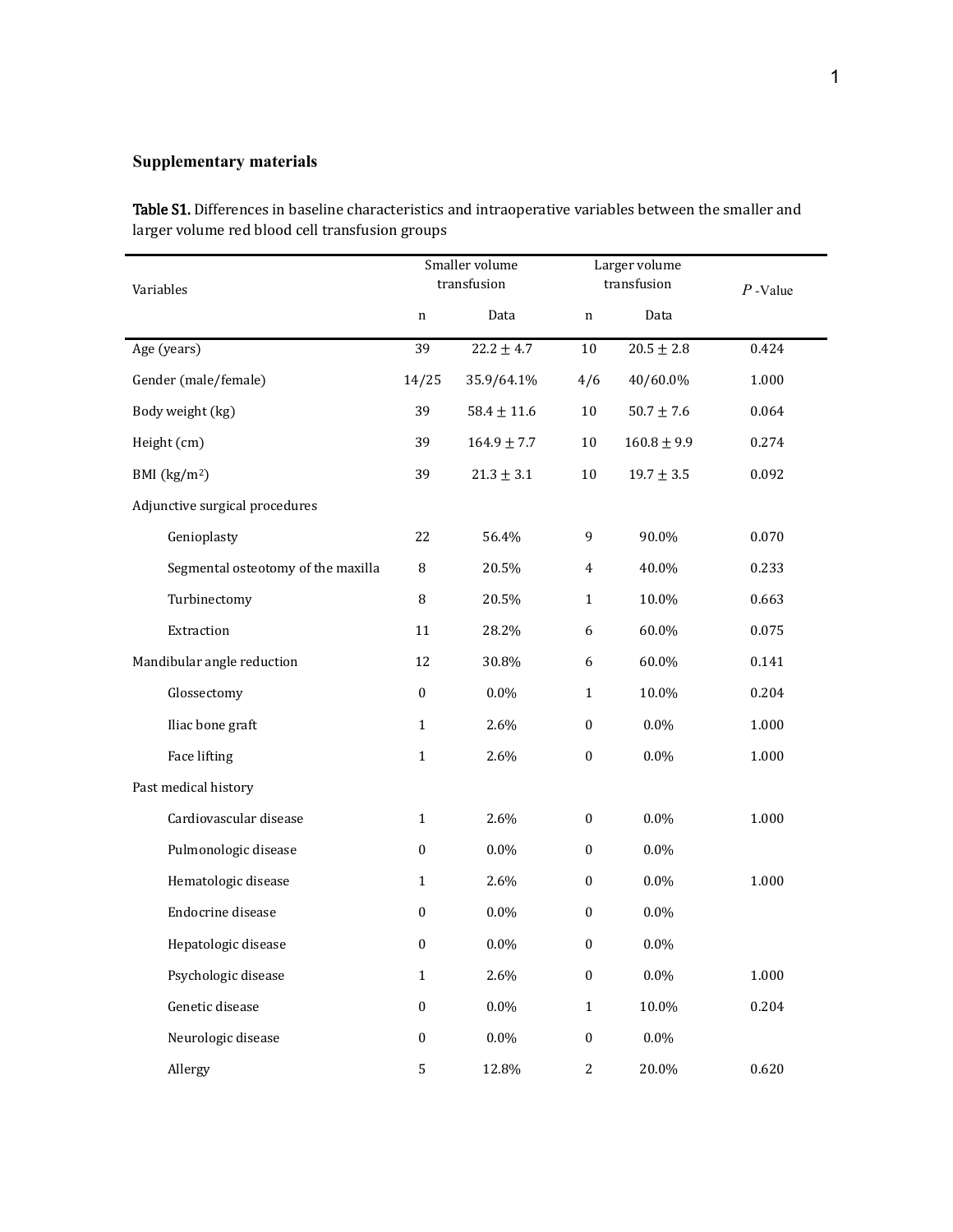| Others                               | $\mathbf{1}$     | 2.6%             | $\boldsymbol{0}$ | 0.0%            | 1.000 |
|--------------------------------------|------------------|------------------|------------------|-----------------|-------|
| Past surgical history                |                  |                  |                  |                 |       |
| Orthognathic surgery                 | $\mathbf{1}$     | 2.6%             | $\boldsymbol{0}$ | $0.0\%$         | 1.000 |
| Surgery related with intraoral cleft | $\mathbf{1}$     | 2.6%             | $\mathbf{1}$     | 10.0%           | 0.370 |
| Orofacial surgery                    | 5                | 12.8%            | $\mathbf{1}$     | 10.0%           | 1.000 |
| Chest surgery                        | $\mathbf{1}$     | 2.6%             | $\boldsymbol{0}$ | $0.0\%$         | 1.000 |
| Abdomen surgery                      | 2                | 5.1%             | $\mathbf{1}$     | 10.0%           | 0.504 |
| Limb surgery                         | $\mathbf{1}$     | 2.6%             | $\boldsymbol{0}$ | $0.0\%$         | 1.000 |
| Spine surgery                        | $\mathbf{1}$     | 2.6%             | $\boldsymbol{0}$ | 0.0%            | 1.000 |
| Others                               | $\overline{4}$   | 10.3%            | $\boldsymbol{0}$ | 0.0%            | 0.569 |
| <b>ASA Classification</b>            |                  |                  |                  |                 |       |
| Class I                              | 37               | 94.9%            | 9                | 90.0%           | 0.504 |
| Class II                             | $\sqrt{2}$       | 5.1%             | $\mathbf{1}$     | 10.0%           |       |
| ABO type                             |                  |                  |                  |                 |       |
| A                                    | 9                | 23.1%            | $\overline{4}$   | 40.0%           |       |
| B                                    | 7                | 17.9%            | 2                | 20.0%           | 0.736 |
| AB                                   | 10               | 25.6%            | 2                | 20.0%           |       |
| $\mathbf 0$                          | 13               | 33.3%            | 2                | 20.0%           |       |
| Technique of anesthesia              |                  |                  |                  |                 |       |
| Total intravenous anesthesia         | 19               | 48.7%            | 7                | 70.0%           | 0.299 |
| Gas anesthesia                       | $20\,$           | 51.3%            | 3                | 30.0%           |       |
| HBsHg                                | $\boldsymbol{0}$ | 0.0%             | $\boldsymbol{0}$ | $0.0\%$         |       |
| Anti_HCV_B                           | $\mathbf{1}$     | 2.6%             | $\boldsymbol{0}$ | $0.0\%$         | 1.000 |
| Anti_HBs_B                           | 18               | 46.2%            | $\overline{4}$   | 40.0%           | 1.000 |
| Preoperative condition               |                  |                  |                  |                 |       |
| Systolic blood pressure (mmHg)       | 39               | $116.5 \pm 15.6$ | $10\,$           | $108.8\pm19.5$  | 0.118 |
| Diastolic blood pressure (mmHg)      | 39               | $77.0 \pm 12.0$  | 10               | $69.1 \pm 6.3$  | 0.087 |
| Heart rate (beats/min)               | 39               | $83.4 \pm 12.5$  | 10               | $78.4 \pm 14.7$ | 0.321 |
| Body temperature (°C)                | 39               | $36.9\pm0.4$     | 10               | $36.8 \pm 0.4$  | 0.525 |
| Hemoglobin (g/dL)                    | 39               | $13.0\pm1.8$     | $10\,$           | $12.7 \pm 1.7$  | 0.611 |
| Hematocrit (%)                       | 39               | $38.6 \pm 5.1$   | $10\,$           | $37.6 \pm 5.0$  | 0.527 |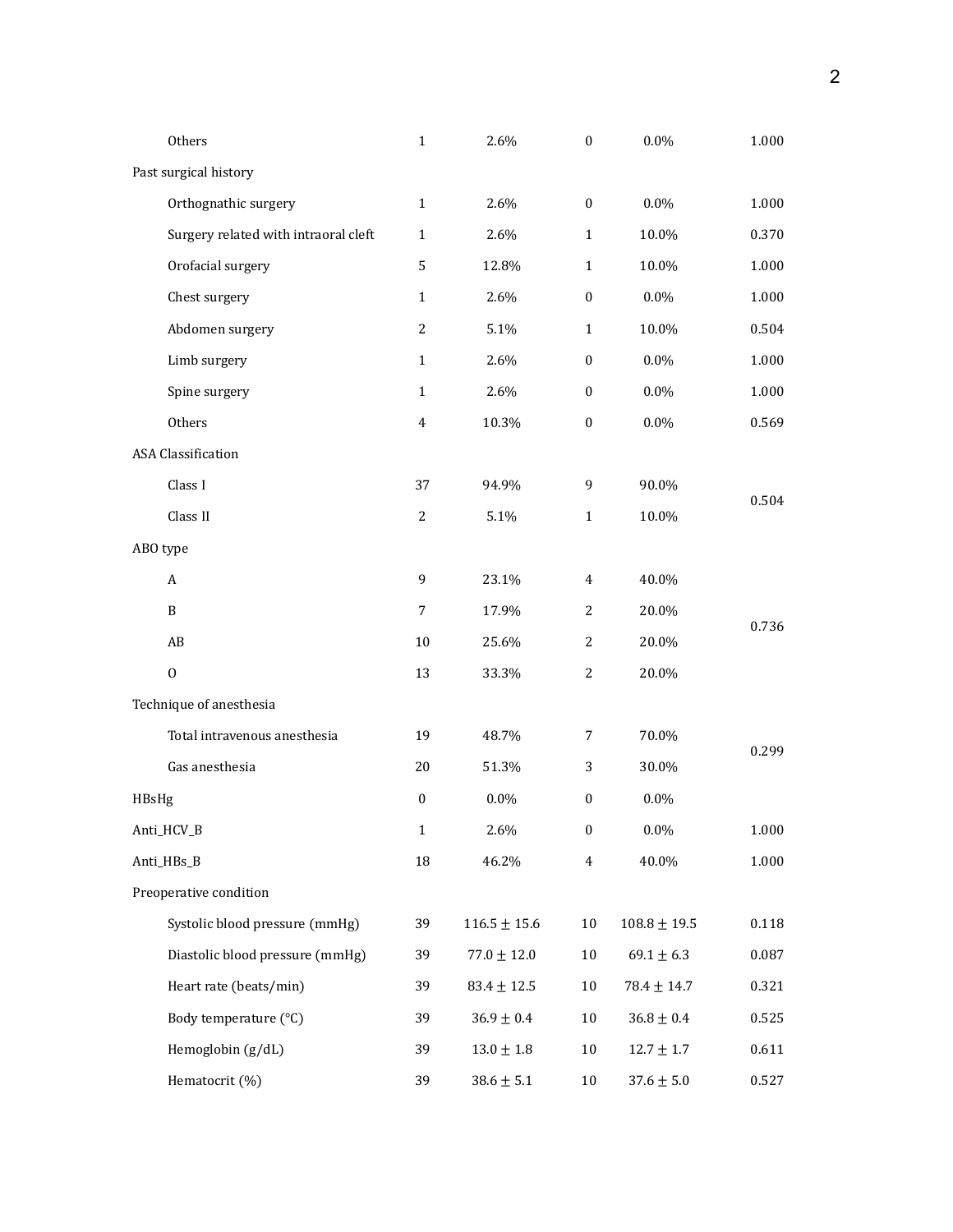| Platelet count (X109/L)       | 39 | $252.9 \pm 54.3$       | 10     | $241.5 \pm 52.1$       | 0.585 |
|-------------------------------|----|------------------------|--------|------------------------|-------|
| aPTT (seconds)                | 39 | $38.4 \pm 3.6$         | $10\,$ | $39.4 \pm 3.9$         | 0.700 |
| INR                           | 39 | $1.0 \pm 0.1$          | $10\,$ | $1.1 \pm 0.1$          | 0.196 |
| PT (seconds)                  | 39 | $95.1 \pm 8.4$         | 10     | $89.8 \pm 10.5$        | 0.184 |
| Serum calcium level (mg/dL)   | 39 | $9.3 \pm 0.3$          | $10\,$ | $9.2 \pm 0.5$          | 0.980 |
| Serum phosphorus (mg/dL)      | 39 | $3.7 \pm 0.4$          | $10\,$ | $3.6 \pm 0.4$          | 0.357 |
| Blood glucose level (mg/dL)   | 39 | $87.4 \pm 7.2$         | 10     | $88.0 \pm 7.9$         | 0.526 |
| Blood urea nitrogen (mg/dL)   | 39 | $11.6 \pm 3.7$         | $10\,$ | $10.6 \pm 2.5$         | 0.662 |
| Uric acid (mg/dL)             | 39 | $5.2 \pm 1.5$          | $10\,$ | $4.7 \pm 1.1$          | 0.464 |
| Cholesterol (mg/dL)           | 39 | $180.8 \pm 32.6$       | 10     | $159.5 \pm 23.0$       | 0.061 |
| Total protein (g/dL)          | 39 | $7.6 \pm 0.4$          | 10     | $7.6 \pm 0.4$          | 0.871 |
| Albumin (g/dL)                | 39 | $4.6 \pm 0.2$          | $10\,$ | $4.5 \pm 0.2$          | 0.670 |
| Total bilirubin (mg/dL)       | 39 | $0.8 \pm 0.3$          | $10\,$ | $0.9 \pm 0.4$          | 0.293 |
| Alkaline phosphatase (IU/L)   | 39 | $62.7 \pm 13.4$        | 10     | $65.4 \pm 14.4$        | 0.427 |
| Aspartate transaminase (IU/L) | 39 | $21.0 \pm 5.8$         | $10\,$ | $18.5 \pm 4.1$         | 0.242 |
| Alanine transaminase (IU/L)   | 39 | $18.1 \pm 11.3$        | $10\,$ | $14.2 \pm 5.8$         | 0.486 |
| Creatinine (mg/dL)            | 39 | $0.8 \pm 0.2$          | 10     | $0.8 \pm 0.2$          | 0.573 |
| Sodium (mEq/L)                | 39 | $141.4 \pm 1.6$        | $10\,$ | $141.6 \pm 2.0$        | 0.770 |
| Potassium (mEq/L)             | 39 | $4.3 \pm 0.3$          | $10\,$ | $4.2 \pm 0.2$          | 0.161 |
| Chloride (mEq/L)              | 39 | $104.0 \pm 1.8$        | 10     | $103.8 \pm 2.3$        | 0.589 |
| Surgical time (min)           | 39 | 436.0 $\pm$<br>116.3   | $10\,$ | $497.0 \pm$<br>100.9   | 0.059 |
| Anesthetic time (min)         | 39 | 484.7 $\pm$<br>121.2   | $10\,$ | $551.5 \pm$<br>104.8   | 0.051 |
| Anesthetic agent              |    |                        |        |                        |       |
| Propofol                      | 39 | 1996.2 $\pm$<br>2117.5 | 10     | 2448.0 $\pm$<br>2148.4 | 0.650 |
| Remifentanil                  | 39 | $7.3 \pm 4.3$          | 10     | $8.8 \pm 3.1$          | 0.302 |
| Thiopental                    | 39 | $73.1 \pm 139.0$       | $10\,$ | $50.0 \pm 108.0$       | 0.721 |
| Muscle relaxant used          |    |                        |        |                        |       |
| Esmerone                      | 39 | $62.6 \pm 25.6$        | 10     | $64.5 \pm 38.6$        | 0.950 |
| Cisatracurium                 | 39 | $0.6 \pm 2.7$          | $10\,$ | $1.0 \pm 3.2$          | 0.591 |